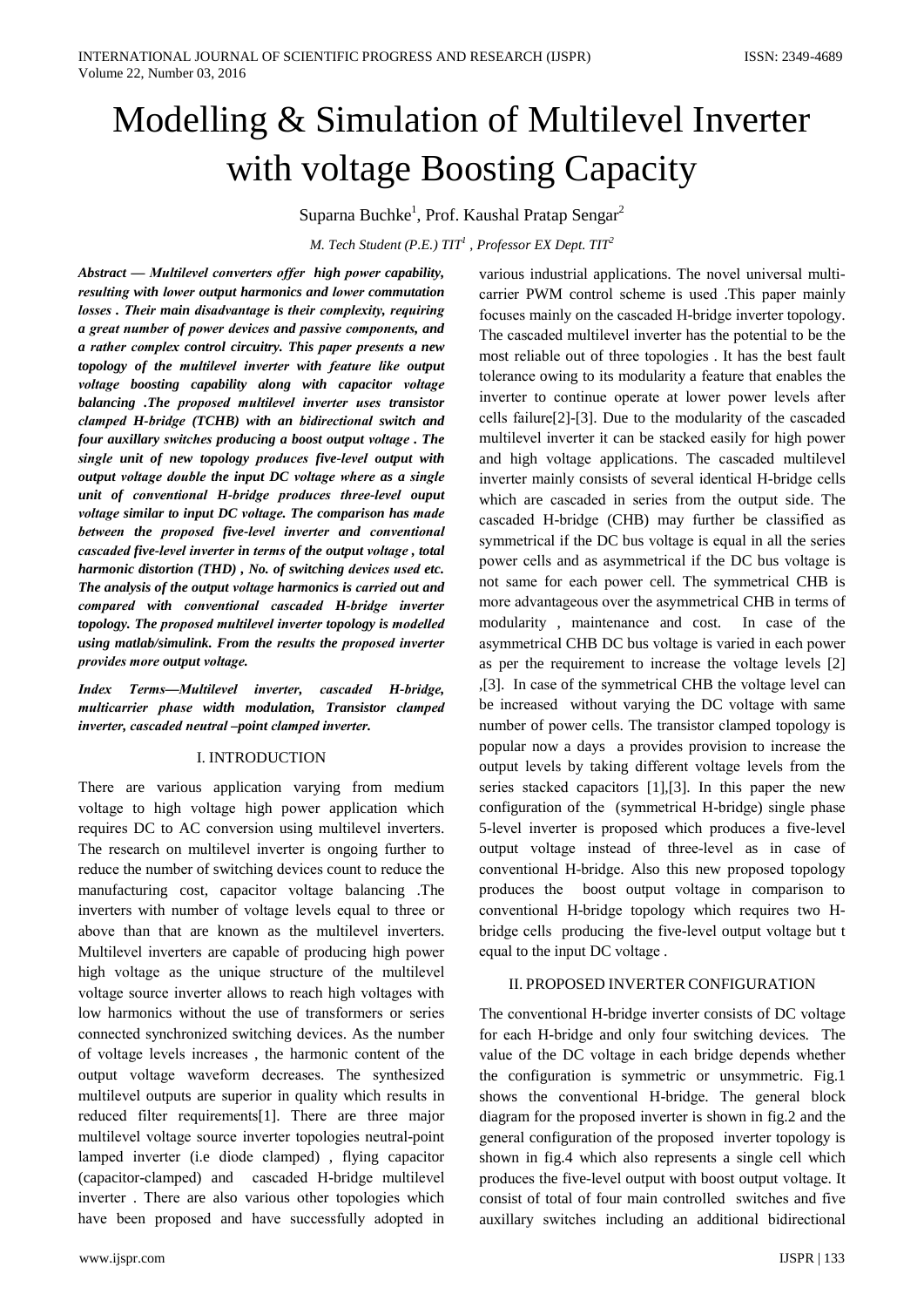switch consisting of S11 and S11' in a single cell which is connected between the first leg of the H-bridge and the capacitor midpoint, enabling five output voltage levels  $(+2Vdc, +Vdc, 0, -Vdc, -2Vdc)$  based on the switching combination. The switches S21, S31, S41, S51 forms the Hbridge and the remaining switches Sa1, Sa2, Sa3, Sa4 are auxillary switches connected in the same leg which plays a role in boosting the voltage and the input DC voltage is connected with positive terminal between the switches Sa1 and Sa2 and the negative terminal between the switches Sa3 and Sa4. The capacitor voltage divider is formed by C1 and C2.



Fig.1 Conventional H-bridge



Fig.2 General block diagram of new topology



Fig.3 Single phase five-level cascaded H-bridge inverter



Fig.4 Proposed Single-phase 5-level multilevel inverter

| <b>Multilevel</b> | Proposed | cascaded                 | <b>Diode</b> | <b>Flying</b> |
|-------------------|----------|--------------------------|--------------|---------------|
| Inverter          | Inverter | H-bridge                 | clamped      | Capacitor     |
| Type              |          |                          |              | Clamped       |
| NO. of            | 4        | я                        | я            | я             |
| main              |          |                          |              |               |
| switches          |          |                          |              |               |
| No. of            | 5        | 0                        | 0            | o             |
| auxillary         |          |                          |              |               |
| controlled        |          |                          |              |               |
| switches          |          |                          |              |               |
| No. of            | R        | 8                        | 20           | R             |
| diodes            |          |                          |              |               |
| No. of            | 2        | $\overline{\phantom{a}}$ | 4            | 10            |
| capacitor         |          |                          |              |               |

Table .1 Comparison between four different 5-level inverter topologies

The new topology achieves a 50 % reduction in the number of main power switches required, using only four controlled power switches instead of the eight required in any of the other three configurations. The auxiliary switch voltage and current ratings are lower than the ones required by the main controlled switches. Auxiliary devices (diodes and capacitors): the new configuration reduces the number of diodes by 60% (eight instead of 20) and the number of capacitorsby 50% (two instead of four) when compared with the diode clamped configuration. The new configuration reduces the number of capacitors by 80% (two instead of 10) when compared with the capacitor clamped configuration.

## III. OPERATION OF PROPOSED INVERTER **TOPOLOGY**

The working of the proposed five-level inverter topology is explained telling how the required five level output is produced

 $As<sup>2</sup>$ 

- 1. Maximum positive output that can be produced is the double of the input DC voltage i.e 2Vdc which is produced when S21 is on connecting the load positive terminal to the load and S51 is on connecting the load negative terminal to the Vdc thus the total output voltage is 2Vdc. The output voltage level Vdc is obtained when Sa1, S11, S51 and Sa2 gets turned on other switches remaining off.
- 2. Maximum negative output is -2Vdc which is produced when switches S41 and S31 gets turned on connecting the negative and positive terminal of the load respectively to the input source. The negative level -Vdc is obtained when switches Sa1, Sa3, S11, S41 are turned on other switches remaining off.

The detailed operation of the proposed topology can also be understand through the look up table. In the look up table 0 and 1 values are assigned to the switches for a particular voltage level. At any level of the output voltage the switches which are having value 1 means they are in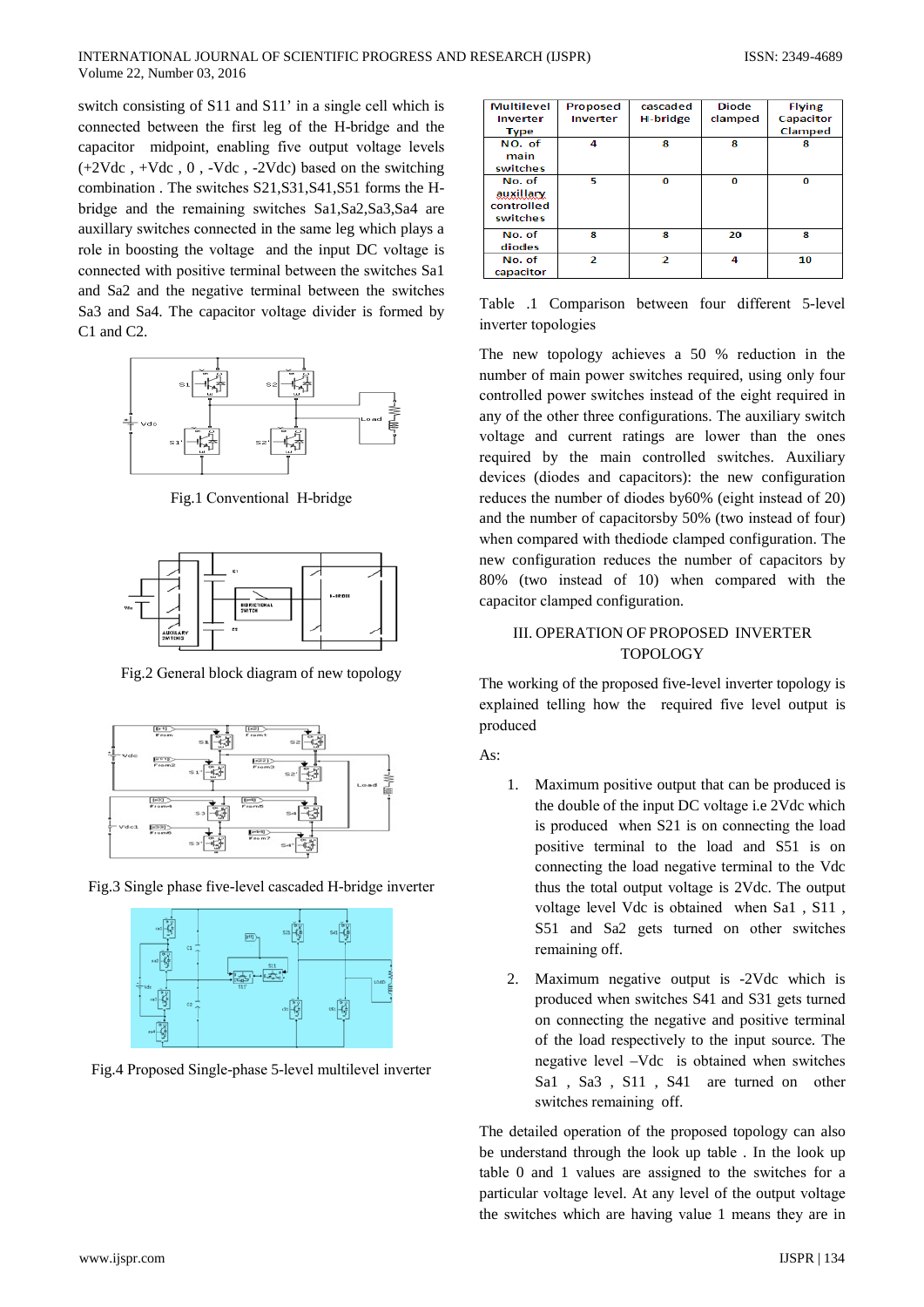the ON state at that time and the remaining switches with the zero value are in the OFF state at the same instant of time. The look up table for the proposed inverter is given in the figure given below.

| Voltage<br>level | $+2Vdc$        | $+Vdc$           | 0        | -Vdc           | $-2Vdc$        |
|------------------|----------------|------------------|----------|----------------|----------------|
| Sa1              | $\overline{0}$ | $\boldsymbol{0}$ | 0        | $\mathbf{1}$   | $\overline{0}$ |
| Sa <sub>2</sub>  | $\theta$       | 1                | 0        | $\overline{0}$ | 0              |
| Sa <sub>3</sub>  | $\theta$       | $\overline{0}$   | $\theta$ | 1              | 0              |
| Sa4              | $\theta$       | 1                | 0        | $\theta$       | $\theta$       |
| S11              | 0              | 1                | 0        | 1              | 0              |
| S <sub>21</sub>  | 1              | $\overline{0}$   | 1        | $\theta$       | 0              |
| S31              | 0              | 0                | 0        | $\theta$       | 1              |
| S41              | 0              | 0                | 1        | 1              | 1              |
| S51              | 1              | 1                | 0        | 0              | 0              |

# Table.2 switching pattern for the proposed five-level inverter

### IV. PWM CONTROL SCHEME

Multilevel inverter has to synthesize a staircase waveform by using the modulation technique to have the controlled output voltage []. There are variety of modulation techniques available. Basically the control technique can be classified as the pulse width modulation which is considered as the most efficient method. This PWM is further divided into various PWM techniques such as single pulse PWM, space vector PWM, multiple pulse PWM, phase displacement control []. For this proposed topology we are using the multicarrier based control technique which can be applied to all the topologies of the multilevel inverter. For any given number of levels in the output voltage the number of carrier to be used is given as N-1 Where N is the number of levels in the output voltage. Fig.5 represents the triangular shape carrier waveform and the sinusoidal reference signal showing the pulse width modulation technique used for the control. Simply a reference signal is taken which is a sinusoidal signal of 50Hz frequency and this reference is compared with the carrier signal which are the triangular wave .The modulation index we are using in this modulation technique is 0.95. The advantage of this scheme is that it offers the charge balance control in the input DC sources and voltage across the capacitor are also balanced []. Fig.8 shows the voltage across the two capacitors' which are equal in magnitude.



Fig.5 Multicarrier based PWM control scheme



Fig.6 output voltage waveform of the single-phase 5-level cascaded H-bridge inverter using PWM



Fig.7 output voltage waveform of the proposed Singlephase 5-level inverter using PWM



Fig.8 waveform of the voltage across the capacitors

# V. COMPARISON OF PROPOSED MULTILEVEL **INVERTER WITH CASCADED H-BRIDGE TOPOLOGY**

The purpose of research for the multilevel inverter includes to get a quality power output with the reduced number of switching devices, balancing of the capacitors, reduced number of clamping diodes in order to reduce the overall cost of the multilevel inverter. In the proposed 5-level multilevel inverter topology the number of switches is only one more then the 5-level single phase cascaded H-bridge inverter. But the input DC voltage source required is half of the voltage source required in the conventional CHB. To produce the same output voltage the cascaded H-bridge has to use the two cells where as only one cell is required with the proposed topology. Fig.4 is showing the proposed single phase 5-level inverter which also represents a single power cell having input 100V DC voltage and the output ac voltage is 200V. The total harmonic distortion produced by the proposed inverter is 37.63% only, Fig.9 shows the